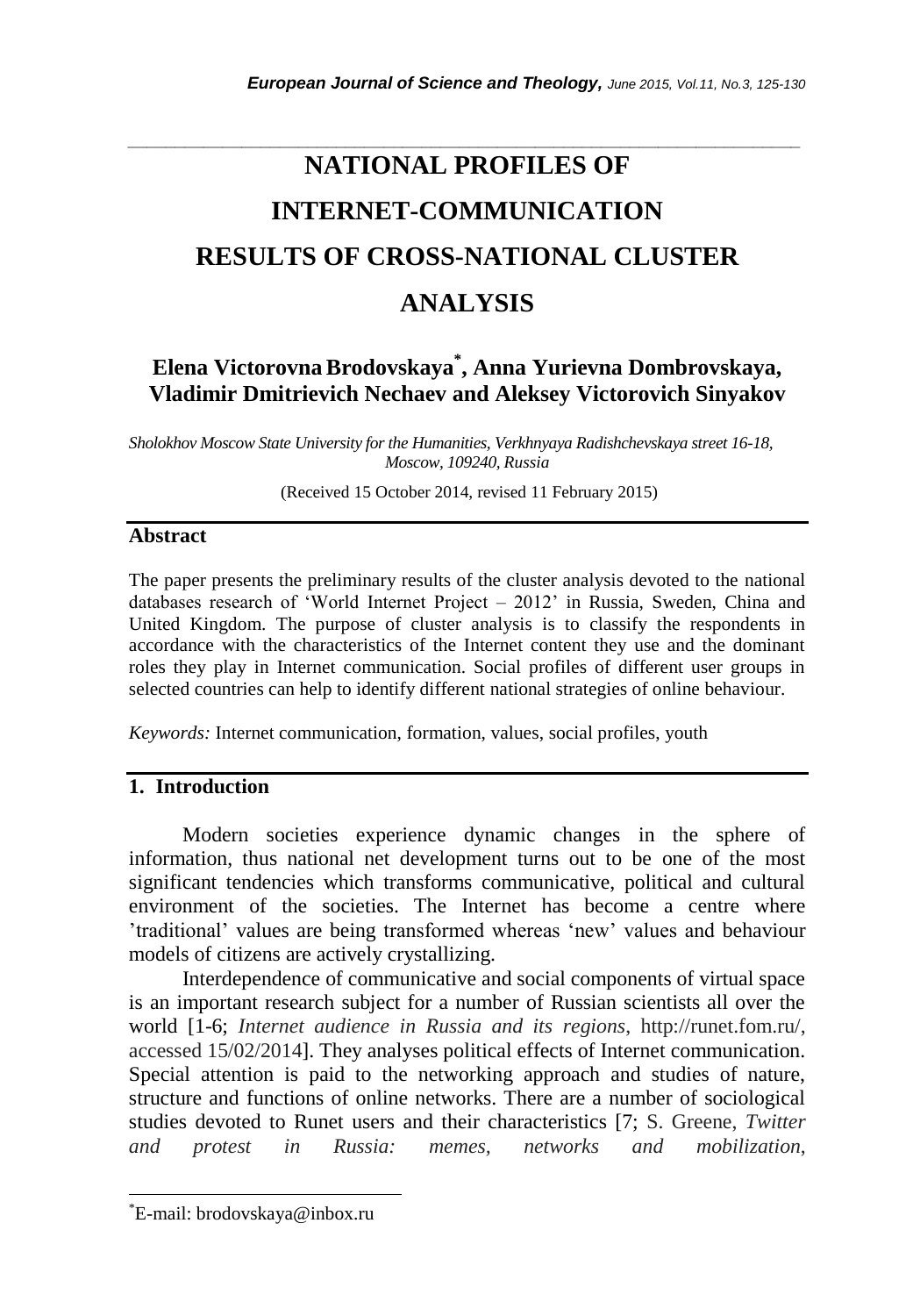http://www.newmediacenter.ru/ru/, accessed 25/12/2012], one of them is "World Internet Project –  $2012'$  in 50 countries [8].

## **2. Method**

To collect data we used mass pool of Russians ( $N = 1600$ ), Chinese (1500) respondents), Swedish (2700 respondents), and British (1800), respondents, All samples are representative for the type area of residence, district, gender and age). To verify the received data we clustered the selection of World Internet Project in Russia, China, Sweden, and United Kingdom (2012) with the help of SPSS.18.0. It was necessary because the classification of Russian users based on the content they use and their involvement into Internet communication is of theoretical nature and it only provides comparative analysis of sociological research data.

### **3. Main results**

Cluster analysis was carried out using the method of K-means SPSS for Windows 18.0. The results of this type of analysis are the profiles of Internet users, shown in Table 1. Development and interpretation of the profiles was based on the works of a wide range of researchers studying the trends of Internet communication in the modern world [9-19; *World Internet Project* http://www.worldinternetproject.net/#news, accessed 09/02/2014].

According to the table, which characterizes the profiles of Internet usage, the most intense type of user of the global electronic network is "human digital". Virtually the entire livelihood of people of this profile is associated with the use of the Internet. "Human digital" people have virtually used all of their known capabilities and resources of the World Wide Web. Profile is characterized by the fact that those who belong to it, refer to the Internet as a means of solving all the problems, including, as a way of improving their political subjectivity.

Profile of 'Human entertains' uses the Internet quite intensively, but only for recreation and leisure activities. People of this profile Internet use are rather sceptical or indifferent to the Internet as a tool of doing business or political participation. They do not feel confidence in the Internet content, therefore are ready to use it just for fun.

Profile of "Human pragmatic" focused on the use of the Internet exclusively from business and instrumental interests. People of this type use on a regular and extensive basis the Internet, while still having some trust to Internet content. Focusing their attention primarily on pragmatic problems, these people still consider a global electronic network as a means of increasing political subjectivity.

Profile of "Human traditional" characterizes people occasionally and sporadically using the Internet. They prefer offline communication and traditional sources of information, do not trust Internet content, and do not believe in the possibility of raising political subjectivity via the Internet.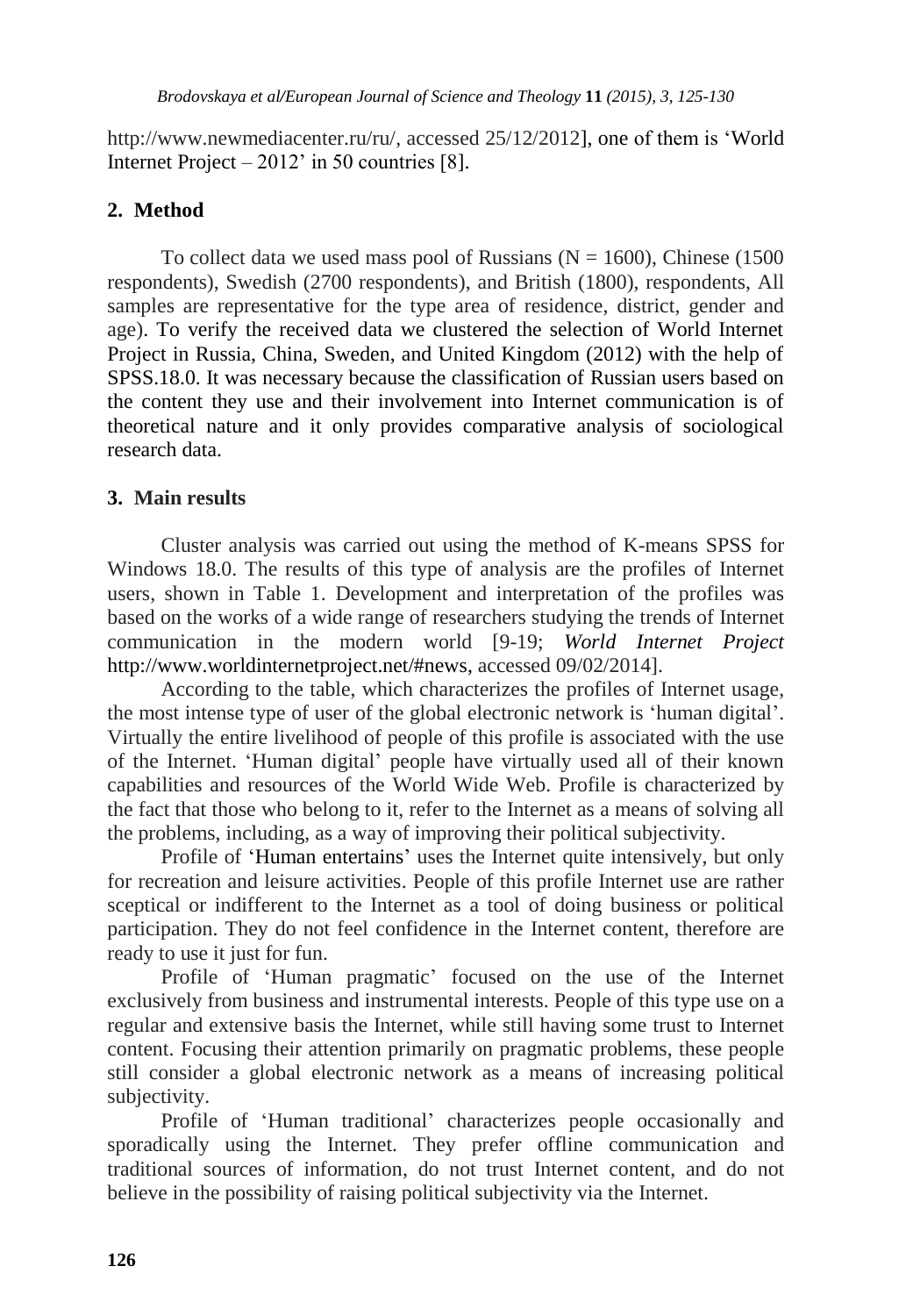#### *National profiles of Internet-communication*

|                                                                  | Human<br>digital                      | Human<br>entertains                                                   | <b>Human</b><br>pragmatic                                              | Human<br>traditional                                       | Human<br>non-<br>digital                                          |
|------------------------------------------------------------------|---------------------------------------|-----------------------------------------------------------------------|------------------------------------------------------------------------|------------------------------------------------------------|-------------------------------------------------------------------|
| Intensity of using<br>Internet in general                        | More than<br>16 hours a<br>day        | About 8<br>hours a day                                                | Not more<br>than 6<br>hours a day                                      | Less than 2<br>hours a<br>week                             | Does not<br>use the<br>Internet<br>at all                         |
| Using Internet to<br>communicate (e-<br>mail, chat,<br>networks) | $^{+}$                                | $+$                                                                   | $^{+}$                                                                 |                                                            |                                                                   |
| Intensity of<br>creating Internet-<br>content                    | Every day,<br>all types<br>of content | Does not<br>create, but<br>uses<br>Internet-<br>content               | Every day,<br>business-<br>and<br>instrument-<br>oriented<br>content   | Does not<br>create<br>Internet-<br>content                 | Does not<br>create<br>and does<br>not use<br>Internet-<br>content |
| Type preferred<br>content                                        | All types                             | Music,<br>social<br>networks.<br>movies.<br>humor.<br>online<br>games | Connects<br>with<br>partners,<br>information<br>for making<br>business | Instrument-<br>oriented<br>content<br>from time<br>to time | No type<br>of<br>Internet-<br>content                             |
| Attitudes to<br>political<br>empowerment of<br>the Internet      | $^{+}$                                |                                                                       |                                                                        |                                                            |                                                                   |
| The level of trust to<br>Internet content                        | High                                  | Low                                                                   | Middle                                                                 | Low                                                        | <b>Not</b><br>defined                                             |

**Table 1.** Characteristic profiles of Internet usage.

**Table 2.**The distribution of clusters in selected countries (%).

|                        | <b>United</b><br>Kingdom | China | <b>Russia</b> | <b>Sweden</b> | Average |
|------------------------|--------------------------|-------|---------------|---------------|---------|
| Human<br>digital       | 14.6                     | 8.1   | 5.9           | 12.8          | 12.9    |
| Human<br>entertainment | 13.5                     | 17.3  | 33.4          | 8.8           | 16.6    |
| Human<br>pragmatic     | 27.3                     | 13.5  | 4.4           | 49.5          | 25.9    |
| Human<br>traditional   | 21.7                     | 5.3   | 23.9          | 16.4          | 17.2    |
| Human<br>non-digital   | 22.8                     | 55.7  | 32.4          | 12.5          | 27.4    |
| Total                  | 100                      | 100   | 100           | 100           | 100     |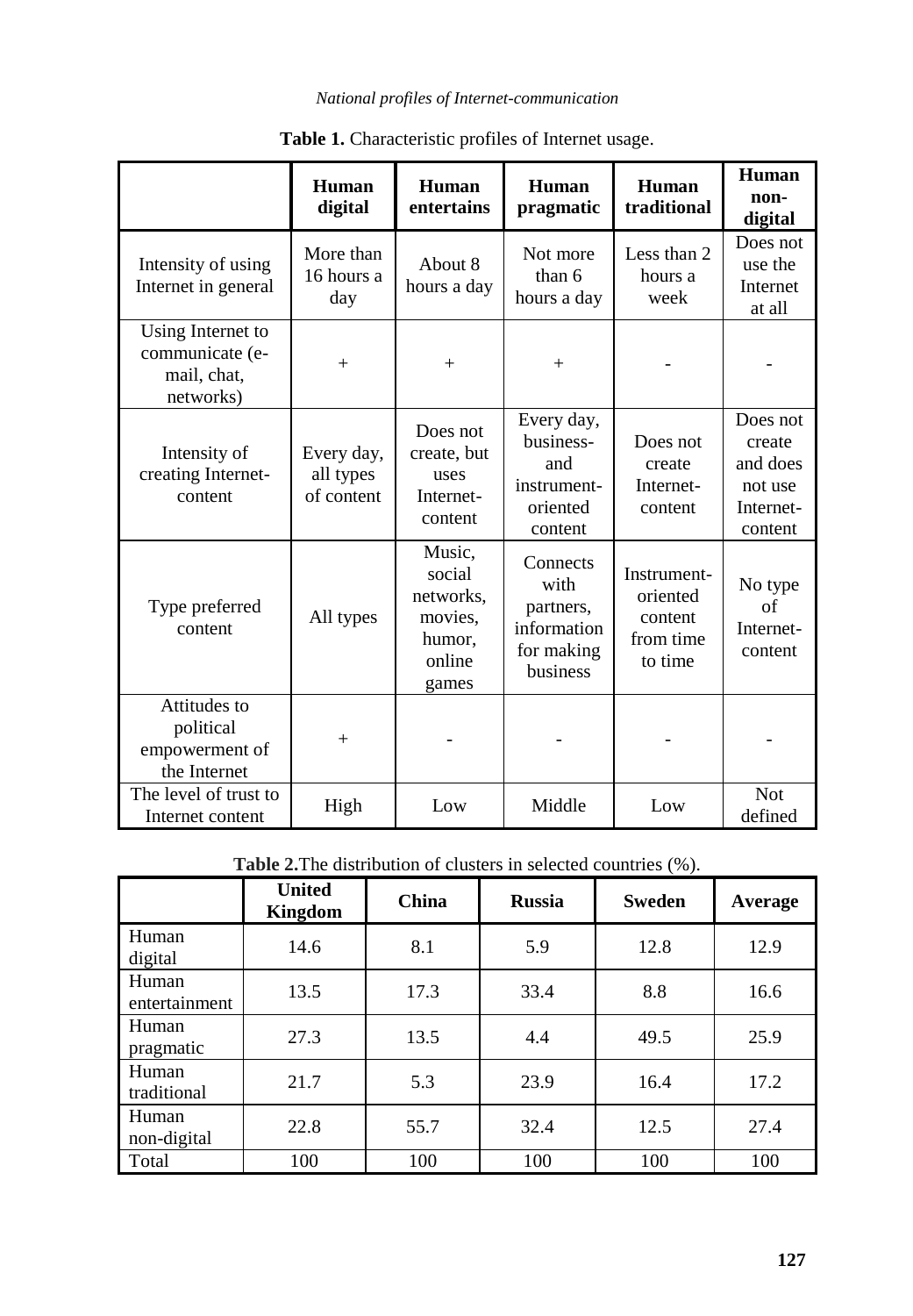Finally, the 'Human non-digital' is that part of the population excluded from the Internet communications. As a rule, the cause of this failure from the use of the Internet is its inaccessibility (no computer, the high price of Internet access, lack of skills to use the Internet). Among the small proportion of people who are "ex-users" refers to the dominant share of the lack of interest to the Internet, time and reasonable reasons for the global electronic network. Table 2 shows the distribution profiles of Internet use in selected countries.

According to the survey, there is a pronounced national specific strategy using the Internet. Another interesting distribution of respondents according to the profiles using the global electronic network indicates that the representatives of profiles "Human digital" and "Human non-digital" are mostly Chinese. Obviously, this is due to the extremely high level of income differentiation in China. More than half of the Chinese (55.7%) were excluded from Internet communications for reasons related to the unavailability of the Internet. At the same time, 8.1% of Chinese people, who belong to the profile of "Human digital", having access to the global electronic network, using all its resources and actually spend their lives on the Internet. Chinese are quite optimistic about the possibility of a global electronic network. This is largely due to the perception of the Internet as a social benefit, access to which is restricted.

Very noticeable is the fact of domination in the number of Swedes profile of "Human pragmatic". On the one hand, this is due to features of the national character of the citizens of Sweden, on the other - a rather long history of inclusion of Sweden in Internet communication, an objective assessment of the advantages and disadvantages of the "World Wide Web" and the choice of only justified way to use the Internet - a pragmatic Internet communications strategy.

Two aspects of Russian reality may explain the dominating of Internet usage profiles 'Human entertainment' and 'Human traditional'. Firstly, the Russians have a relatively low level of trust in the Internet content and, therefore, primarily focused on entertainment and relaxation. Secondly, most of the middle-aged and older people form the basis of the profile of "Human traditional", which prefer direct communication and use the Internet "for a special occasion" In Russia, the Internet got really widespread much later than in Europe, and most of the people don"t use Internet the major part of their life. They refer to the global electronic network more as a "gimmick" than as a tool for solving practical, political, and economic problems.

Distribution of respondents by the number of profiles of Internet use in UK is pretty much correlated with the average trend in the number of different profiles of Internet use in all selected countries. However, if we talk about the most dominant profile type of Internet use, the British, as well as the Swedes, focus on the pragmatic use of the "World Wide Web". As Swedes, the British people have already a long history of using the Internet and also prefer to use the electronic global network as purely instrumental.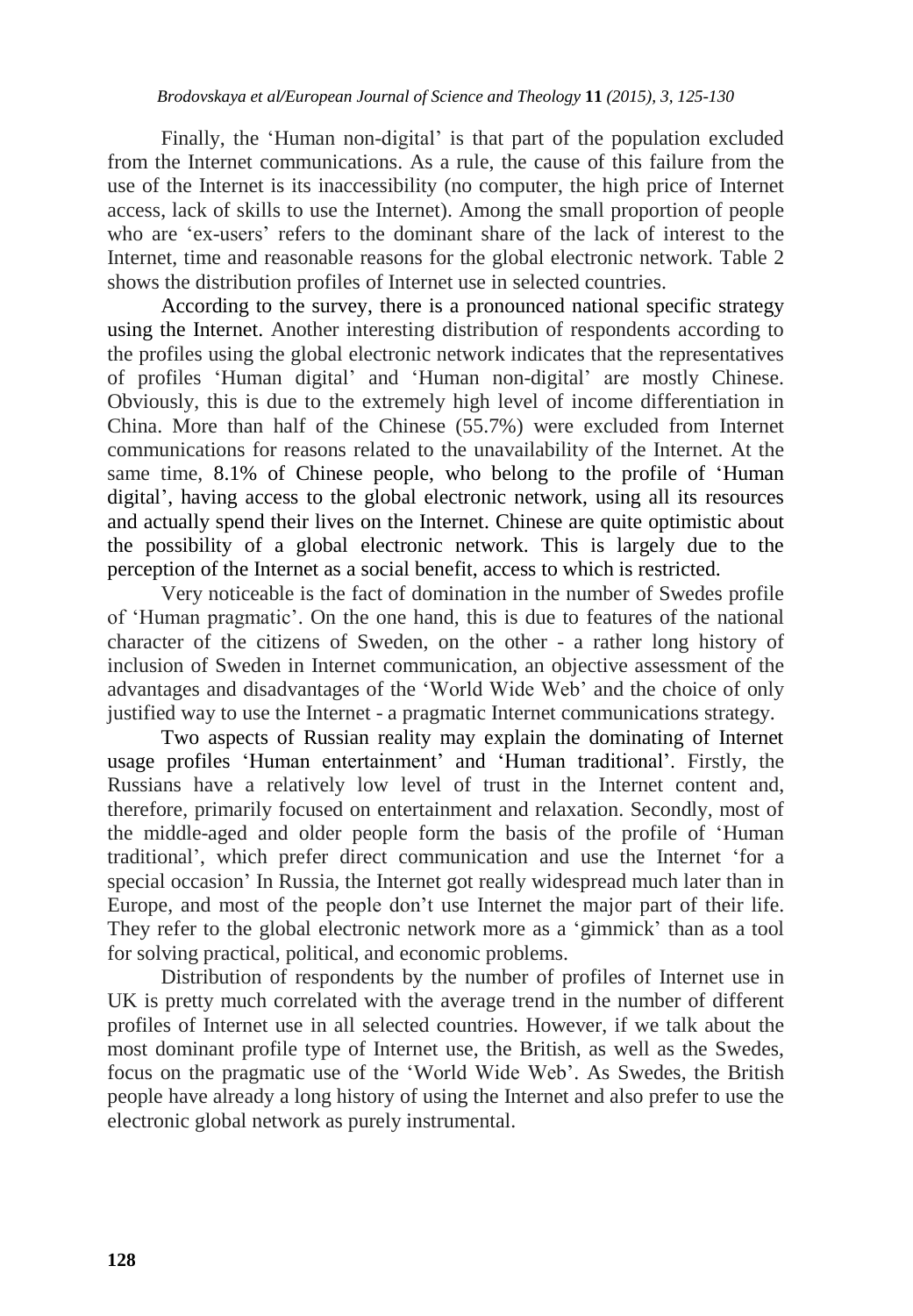#### **4. Findings**

There are five profiles of Internet users, 'Human digital', the most intensively included in Internet communication and using all the opportunities and resources of the global electronic network; "Human entertains" focused on the use of the Internet as a resource for recreation and leisure; "Human pragmatic" having a fitting on the utilitarian use of the World Wide Web mostly for conducting the business or professional interests; "Traditional man" almost not included in the regular Internet communication, using a global electronic network in rare cases, and preferring traditional sources of information and direct communication; "Human non-digital" that does not use the Internet.

Trends in Internet communication have a significant national identity, reflected in a significant dominance in the national samples of certain profiles of Internet use.

China leads in the number of representatives of the profile "Human nondigital' due to restricted access to the 'World Wide Web'.

Russia ranks the first in the number of two cluster-profiles: "Human entertains" and "Human traditional". Dominance of the first profile is associated with the perception by Russians of Internet space resources as not credible, and therefore, suitable only for rest and recreation. Quite a large number of Russians have only basic skills on using of the Internet and make it very rarely.

Sweden is leading in the number of 'Human pragmatic' profile, thereby identifying the national characterological features with the instrumental value and practicality.

In the UK, the proportion of clusters distribution has been very close to the median values of the shares of these clusters in the totality of the selected countries. Thus, the development of Internet communications in the UK reflects the average trend of the process and can serve as role carrying case for crossnational research on this subject.

#### **Acknowledgement**

The study was funded by the Ministry of Education and Science of the Russian Federation in the framework of the implementation of the state task "Identifying patterns of the relationship of political systems and Internet communications" for 2014-2016. Code of the state task is 2816.

Group of authors thank Jeffry Cole as a leader of "World Internet Project", Grant Blank (United Kingdom), Pamela Davisson (Sweden), Jannee Elvelid (Sweden) and Liu Xin (China) for providing the database of national research trends in the development of Internet communications.